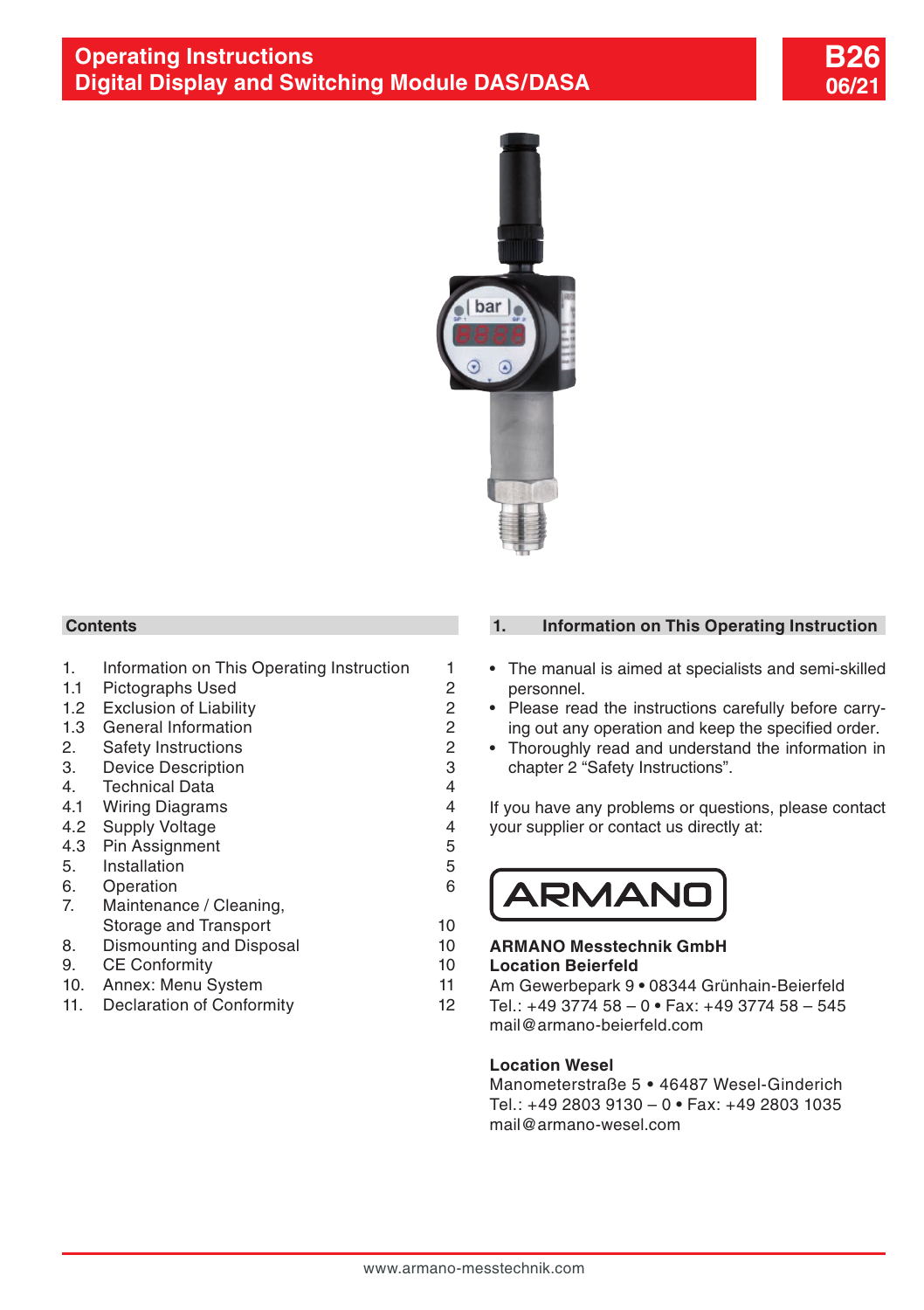#### <span id="page-1-0"></span>**1.1 Pictographs Used**

In this manual, pictographs are used as hazard warnings.

Particular information, instructions and restrictions designed for the prevention of personal or substantial property damage:



**WARNING!** Is used to warn you against an imminent danger that may result in personal injury or death.

**IMPORTANT!** Is used to warn you against a possibly hazardous situation that may result in personal, property or environmental damage.

 **CAUTION!** Is used to draw your attention to important recommendations to be observed. Disregarding them may result in property damage.



Passages in the text containing **explanations, information or advice** are highlighted with this pictograph.



The following symbol highlights **actions** you have to conduct or

**instructions** that have to be strictly observed.

#### **1.2 Exclusion of Liability**

We accept no liability for any damage or malfunction resulting from incorrect installation, inappropriate use of the device or failure to follow the instructions in this manual.

#### **1.3 General Information**

Please inspect the transport packaging and the delivered items immediately upon their receipt to determine their integrity and completeness.

The following manual was composed with due care. It is not possible, however, to take into account all versions and possible cases of application in this operating instruction. If you have any questions regarding a special application, instruments, storage, mounting, operation or difficulties, please contact us as manufacturer or the distributor.

Please support us in improving this operating instruction. We will gladly accept your advice.

#### **2. Safety Instructions**

Please read this operating instruction thoroughly before installing the device.

Disregarding the containing warnings, especially the safety instructions, may result in danger for people, the environment, and the device and the system it is connected to.

The device corresponds with the state of engineering at the time of printing. This concerns the accuracy, the operating mode and the safe operation of the device. In order to guarantee that the device operates safely, the operator must act competently and be conscious of safety issues.

The ARMANO Messtechnik GmbH provides support for the use of its products either personally or via relevant literature. The customer verifies that our product is fit for purpose based on our technical information. The customer performs customer and application specific tests to ensure that the product is suitable for the intended use. With this verification, all hazards and risks are transferred to our customers. Our warranty expires in case of inappropriate use.

#### **Qualified personnel:**

- The personnel that is charged for the installation, operation and maintenance of the instrument must hold a relevant qualification. This can be based on training or relevant tuition. The personnel must be aware of this manual and have access to it at all times.
- The electrical connection shall be carried out by a fully qualified electrician only.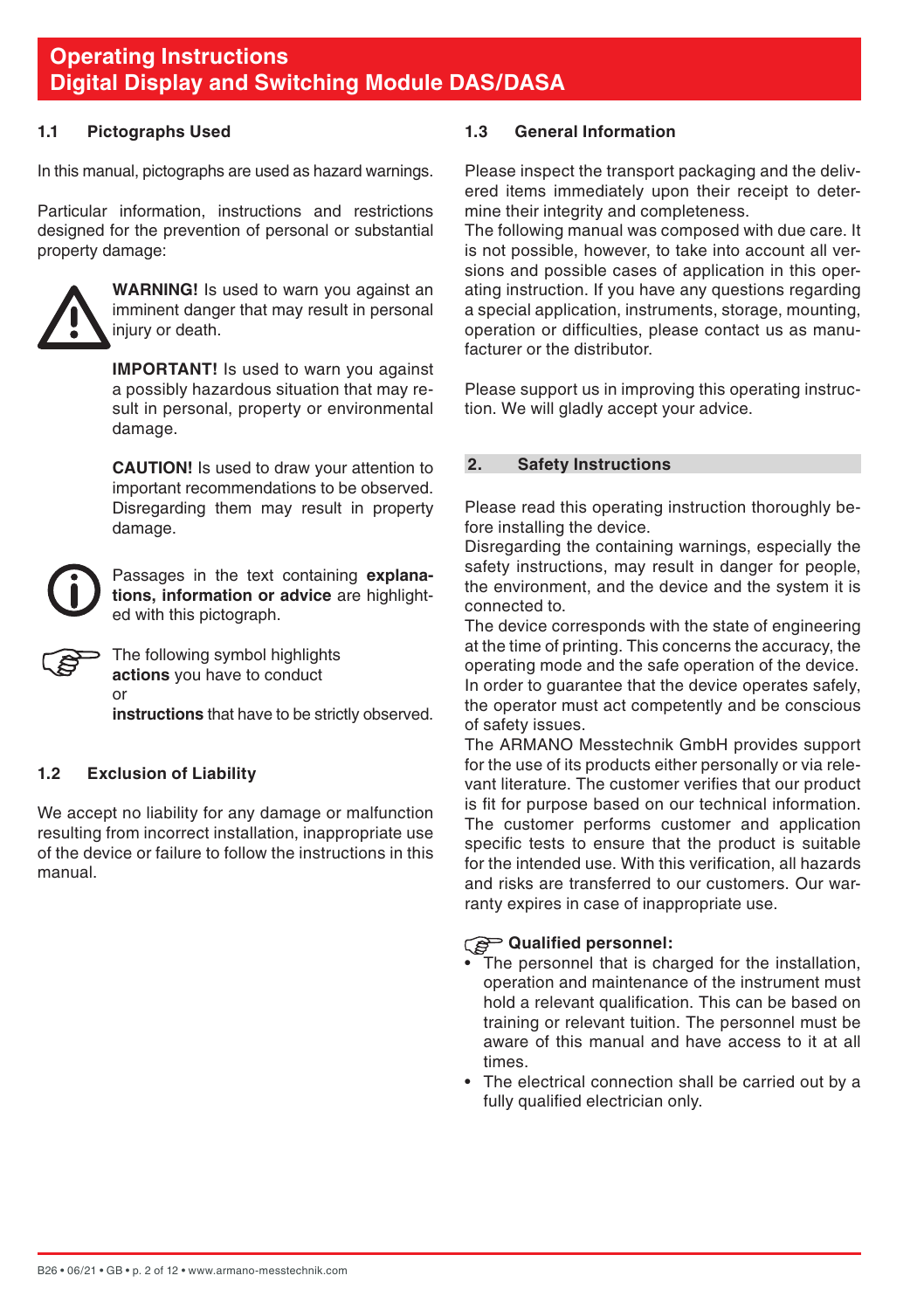### <span id="page-2-0"></span>General safety instructions:

- You have purchased an electronic precision measuring instrument. Please handle the device with care to ensure that no damage is caused to the plastic surface and case parts.
- The display and the plastic housing are provided with a rotational limiter. Do not try to overtighten the display or housing by using force. This might damage the rotation mechanism and tear off the connection cables.
- In all work, the existing national regulations for accident prevention and safety at the workplace must be complied with. Any internal regulations of the operator must also be complied with, even if these are not mentioned in this manual.
- Please regard relevant national and international safety instructions.
- All works must take place in a de-energised state.
- The instruments are not of the pressure sustaining type with a safety function in the sense of PED 2014/68/EU.
- Use the instrument in its perfect technical condition only. Damaged or defective instruments need to be checked immediately and replaced if necessary.
- In case of visible damage (e.g. leaking liquids) or malfunctions, the instrument must be put out of operation immediately and the installation and commissioning must not take place! Only use intact, faultless instruments!
- Only use appropriate tools for mounting, connecting and dismounting the device.
- Nameplates or other information on the device shall neither be removed nor obliterated, since otherwise any warranty and manufacturer responsibility expires.



**IMPORTANT! Disregarding the respective regulations may result in severe personal injuries and/or property damage.**

#### **Special safety instructions:**

Warnings, which are specifically relevant to individual operating procedures or activities, are to be found at the beginning of the relevant sections of this operating instruction.

#### **3. Device Description**

This manual applies to digital display and switching modules<br>• Model DAS

- (firmly mounted)<br>(attachable)
- Model DASA

Upon request, the digital display and switching modules DAS and DASA can be mounted onto pressure transmitters if the following conditions are met:<br>• DAS output signal of the transmitter

- output signal of the transmitter 4…20 mA, 2-wire or 0…10 V / 3-wire
- DASA output signal of the transmitter 4…20 mA, 2-wire

For information on our pressure transmitters please refer to data sheets 9810 ff.

When designing the DAS/DASA display and switching module, particular emphasis was placed on simple operation and user guidance. The individual functions can be set via a self-contained menu system using two miniature pushbuttons arranged on the front. The settings are permanently stored in a Flash-E<sup>2</sup>PROM and can be protected against unauthorised manipulation by an access code. The measured values and the individual menus are displayed via a 4-digit sevensegment display with a digit height of 7.62 mm. It is possible to rotate the display and housing in order to obtain ideal visibility of the display even in unusual installation positions.

#### **Arrangement of the operating and display elements**

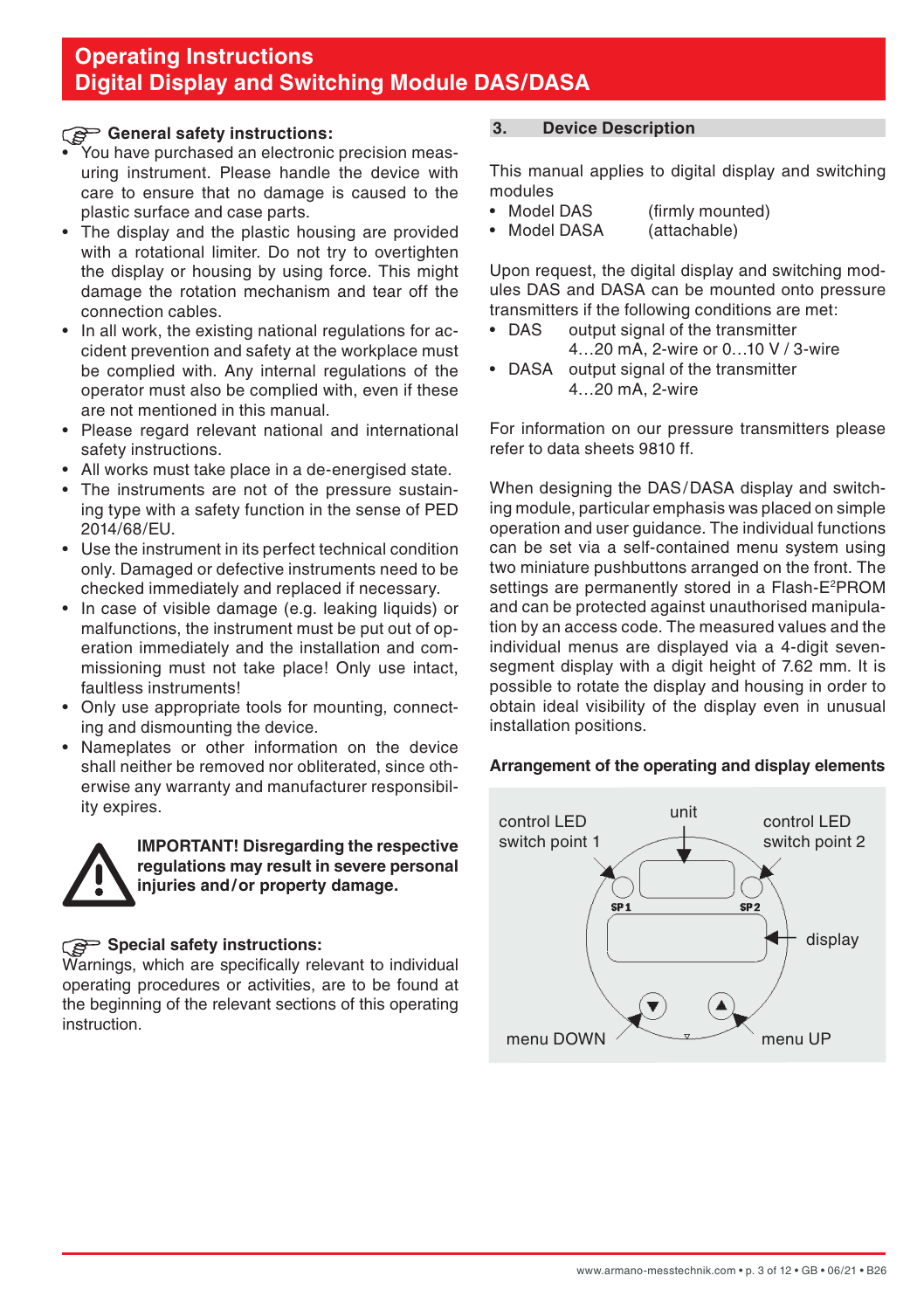#### <span id="page-3-0"></span>**Unit**

The unit of the displayed measured value is determined by the ordered pressure range. However, it is also possible to subsequently label the instrument with another unit by attaching one of the enclosed unit labels.

#### **Indication of the switching function**

For the indication of the active switching output, the devices are equipped with a green LED for switch point 1 and a yellow LED for switch point 2 (DAS only). If the respective LED lights up, the switch point has been reached and the switching output is active.

#### **Indication of the measured values and of the settings menu**

Below the LED is the 4-digit display for depicting the measured value and for supporting the configuration. The depiction of the measured value depends on the selected settings and the scaling in the unit defined by the user.

#### **Control elements for the setting**

The operation is carried out via two miniature pushbuttons (control keys), which are covered by a membrane.

- Button  $\blacktriangle$  forward movement in the menu system or increase of values
- Button  $\nabla$  backward movement in the menu system or decrease of values

chapter 6 "Operation"

#### **4. Technical Data**

#### **4.1 Wiring Diagrams**

2 switching outputs (DAS only) 2-wire system



#### 3-wire system



# 1 switching output (DASA only)

2-wire system



#### **4.2 Supply Voltage**

2-wire system  $U_B = (U_{MUmin}...U_{MUmax}) + 6 \text{ VDC}$  $for$  PTM:  $16.16$  VDC for DTM: 15...36 VDC

3-wire system  $U_{Bmin} = 8 \text{ VDC} \dots U_{MUmin}$ ;  $U_{Bmax} = U_{MUmax} \dots 36 \text{ VDC}$ for PTM: 16...28 VDC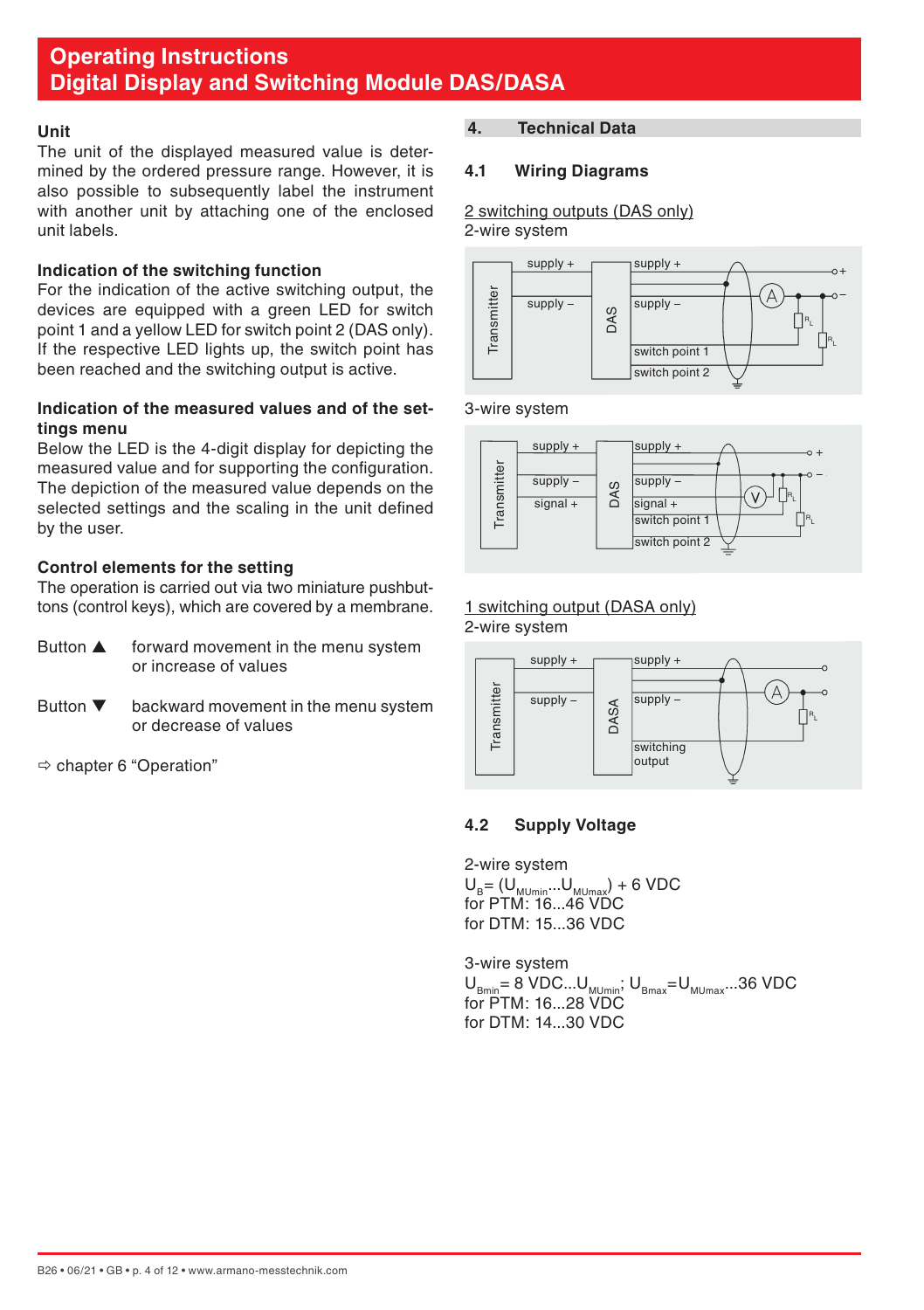#### <span id="page-4-0"></span>**4.3 Pin Assignment**

|                | <b>Electrical Connections</b>                    |                                                |                             |                           |
|----------------|--------------------------------------------------|------------------------------------------------|-----------------------------|---------------------------|
|                | M12x1 (5-pin) <sup>1)</sup><br>(plastic version) | M12x1 (5-pin) <sup>1)</sup><br>(metal version) | Cable colours <sup>1)</sup> | <b>DIN EN 175 301-803</b> |
| 2-wire system  |                                                  |                                                |                             |                           |
| $Supply +$     |                                                  |                                                | white                       |                           |
| $Supply -$     | З                                                | 3                                              | brown                       | 2                         |
| Switch point 1 | 4                                                | 4                                              | grey                        | 3                         |
| Switch point 2 | 5                                                | 5                                              | pink                        |                           |
| Ground         | via pressure connection                          | plug housing                                   | cable shield                | earth contact             |
| 3-wire system  |                                                  |                                                |                             |                           |
| $Supply +$     |                                                  |                                                |                             |                           |
| $Supply -$     | 3                                                | 3                                              |                             |                           |
| $Signal +$     | 2                                                | 2                                              |                             |                           |
| Switch point 1 | 4                                                | 4                                              |                             |                           |
| Switch point 2 | 5                                                | 5                                              |                             |                           |
| Ground         | via pressure connection                          | plug housing                                   |                             |                           |

#### **5. Installation**

#### **DAS**

- $\rightarrow$  Carefully remove the pressure transmitter with the digital display and switching module from the packaging.
- $\rightarrow$  Mount the transmitter to the measuring point, also following the instructions given in the operating instruction of the transmitter.
- $\rightarrow$  Loosen the cable box from the digital display and remove it.
- $\rightarrow$  Connect the cable box according to the pin assignment table ( $\Leftrightarrow$  chapter 4.2) and the wiring diagrams.
- $\rightarrow$  Replace the cable box onto the display and tighten it hand-tight.

#### **DASA**

- $\rightarrow$  Carefully remove the pressure transmitter and the attachable display from the packaging.
- $\rightarrow$  Mount the transmitter to the measuring point, also following the instructions given in the operating instruction of the transmitter.
	- $\rightarrow$  Loosen the cable box from the pressure transmitter and remove it.
	- $\rightarrow$  Plug the attachable display onto the pressure transmitter, making sure that the profile packing pre-mounted on the bottom is seated correctly.
- $\rightarrow$  Loosen the cable box from the digital display and remove it.
- $\rightarrow$  Connect the cable box according to the pin assignment table ( $\Leftrightarrow$  chapter 4.2) and the wiring diagrams.
- $\rightarrow$  Replace the cable box onto the display and tighten it hand-tight.
	- $\rightarrow$  Insert the supplied stainless steel screws M3x84 through cable box and attachable display and tighten them with a screwdriver to the pressure transmitter.



The screw length was determined for a Hirschmann cable box type GDM 3009. If you use another cable box, ensure that an appropriate screw is used.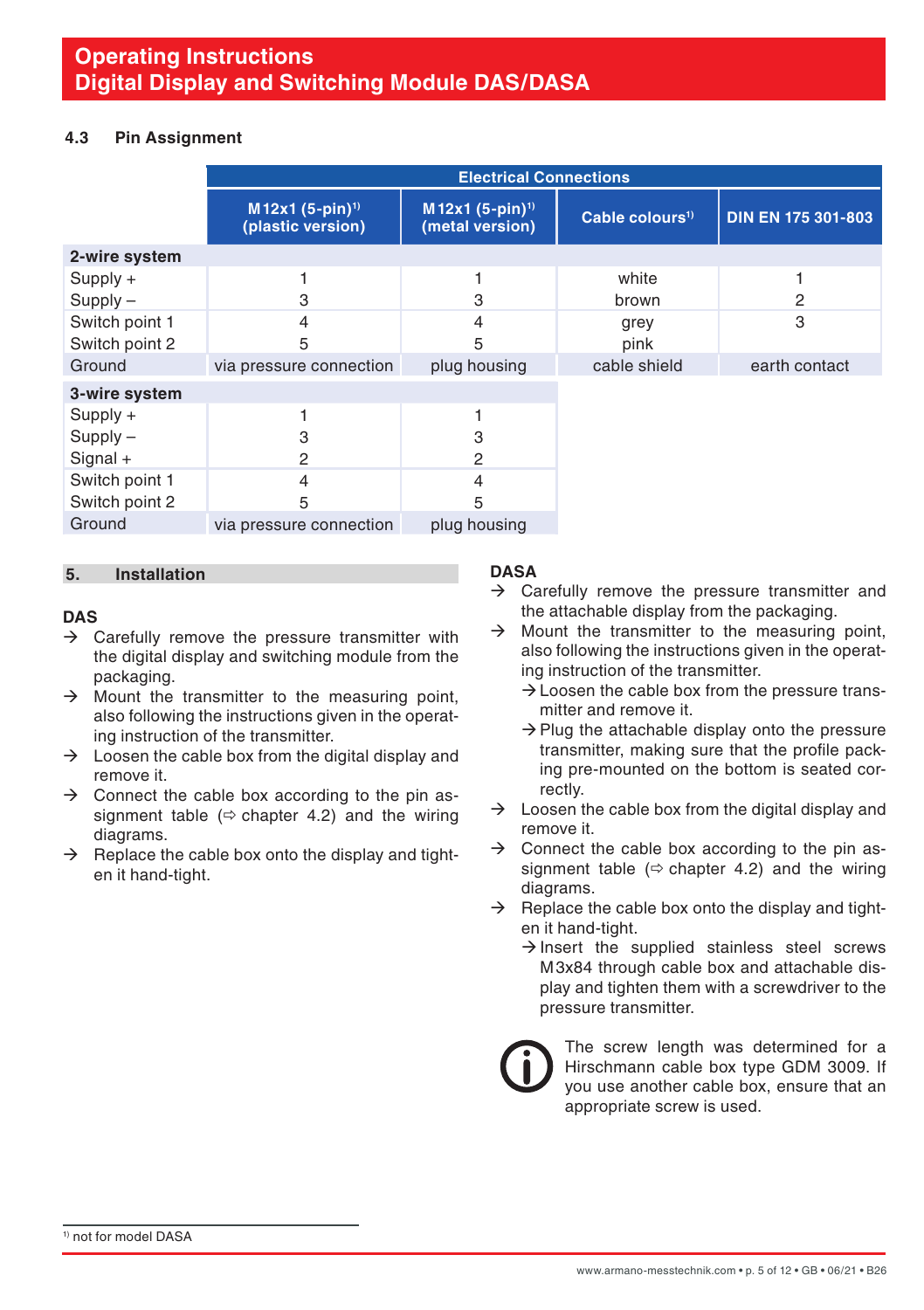#### <span id="page-5-0"></span>**6. Operation**

The display and switching module can be adapted to the conditions of your application using the menu.

In the following section, you will find a list of setting and correction options.

The menu system is depicted in chapter 10 "Annex".

The operation is carried out via two miniature pushbuttons (control keys), which are covered by a membrane.<br>Button **A** forward movement in the menu system

- forward movement in the menu system or increase of values
- Button  $\nabla$  backward movement in the menu system or decrease of values

The menu system is a closed system allowing you to move both forward and backward to access the desired setting menu.

If the buttons are pressed for a longer time (>5 sec). the counting speed increases.

Press both control keys simultaneously to

- change between display and configuration mode
- save a set value
- return to display mode.

Changes to the set parameters (switch point, hysteresis, etc.) become effective after switching to the display mode (display of values).

#### **Setting the access protection Unlocked state**



In the unlocked state (delivery state) settings can be made in all menu points.

To lock the keypad, press both control keys simultaneously in the menu shown and then enter the default password 5. In the display only the measured value and, after pressing both control keys, the menu point PAon appears.

#### **Locked state**



If access protection is active, the password must be entered after pressing the two control keys to make settings in the menu system.

#### **Changing the access protection**

To access the special functions offset adjustment, span adjustment, reset to default setting and password change, various codes have been assigned, which cannot be used as password (cf. Annex: Menu System)!

To change the password (default setting 5):

- Select the menu PAoF.
- Press both control keys simultaneously.
- Enter the number 0835 by using the control keys (cursors). Setup appears in the display.
- Press both control keys simultaneously and enter a password within the range of 0…9999 by using the control keys (cursors).

To complete the setting, press both control keys simultaneously.

#### **Setting the position of the decimal point**

After pressing both control keys simultaneously in the menu shown, the position of the decimal point can be selected.

Select the position with the control keys  $\triangle$  or  $\nabla$ .

To complete the setting, press both control keys simultaneously.

#### **Setting the zero point**

After pressing both control keys simultaneously in the menu shown, the zero point can be set.

The set value is indicated when the electrical output signal of the transmitter is 4 mA (zero point).

To complete the setting, press both control keys simultaneously.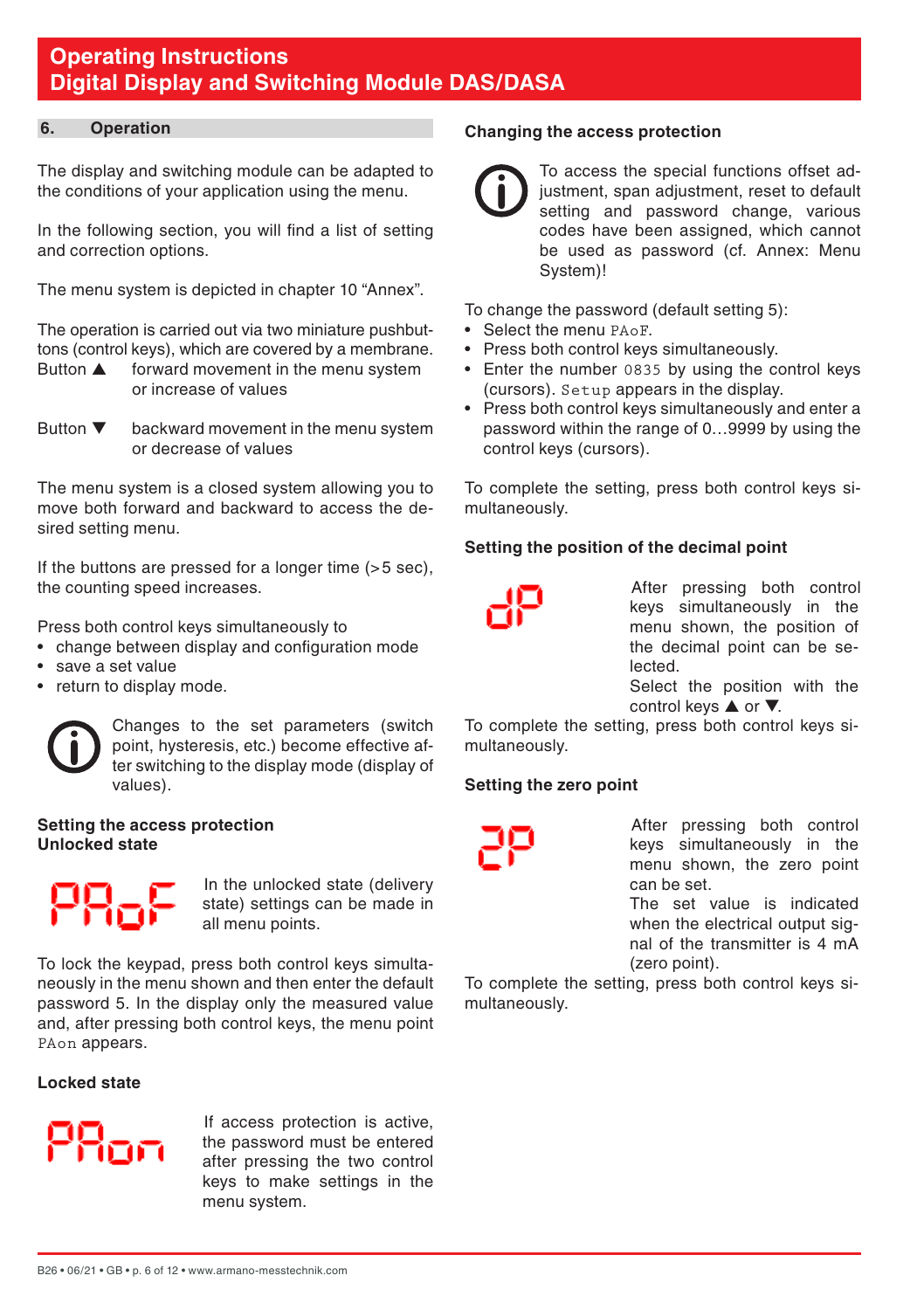#### **Setting the end point**

After pressing both control keys simultaneously in the menu shown, the end point can be set.

The set value is indicated when the electrical output signal of the transmitter is 20 mA (end point).

To complete the setting, press both control keys simultaneously.

#### **Setting the damping (filter)**

- X - Y

H H o

After pressing both control keys simultaneously in the menu shown, the interval for updating the displayed value can be set. The setting range is between 0.3 to 30 seconds.

To complete the setting, press both control keys simultaneously.

#### **Activation of the limit error message**

After pressing both control keys simultaneously in the menu shown, the alarm for exceeding or falling below the range of indication can be activated. The status can either be set to ON or to OFF.

To complete the setting, press both control keys simultaneously.

#### **Setting the activation point for switching output 1**

5 loo

After pressing both control keys simultaneously in the menu shown, the value to activate switching output 1 can be set.

To complete the setting, press both control keys simultaneously.

**Setting the deactivation point for switching output 1**

r lek

After pressing both control keys simultaneously in the menu shown, the value to deactivate switching output 1 can be set.

To complete the setting, press both control keys simultaneously.

**Setting the activation point for switching output 2 (model DAS only)**



After pressing both control keys simultaneously in the menu shown, the value to activate switching output 2 can be set.

To complete the setting, press both control keys simultaneously.

**Setting the deactivation point for switching output 2 (model DAS only)**



After pressing both control keys simultaneously in the menu shown, the value to deactivate switching output 2 can be set.

To complete the setting, press both control keys simultaneously.

**Hysteresis and comparison mode switch point 1**



After pressing both control keys simultaneously in the menus shown, you can change between hysteresis mode (HY1) and comparison mode (CP1) of switching output 1.

To complete the setting, press both control keys simultaneously.

#### **Hysteresis and comparison mode switch point 2 (model DAS only)**



After pressing both control keys simultaneously in the menus shown, you can change between hysteresis mode (HY2) and comparison mode (CP2) of switching output 2.

To complete the setting, press both control keys simultaneously.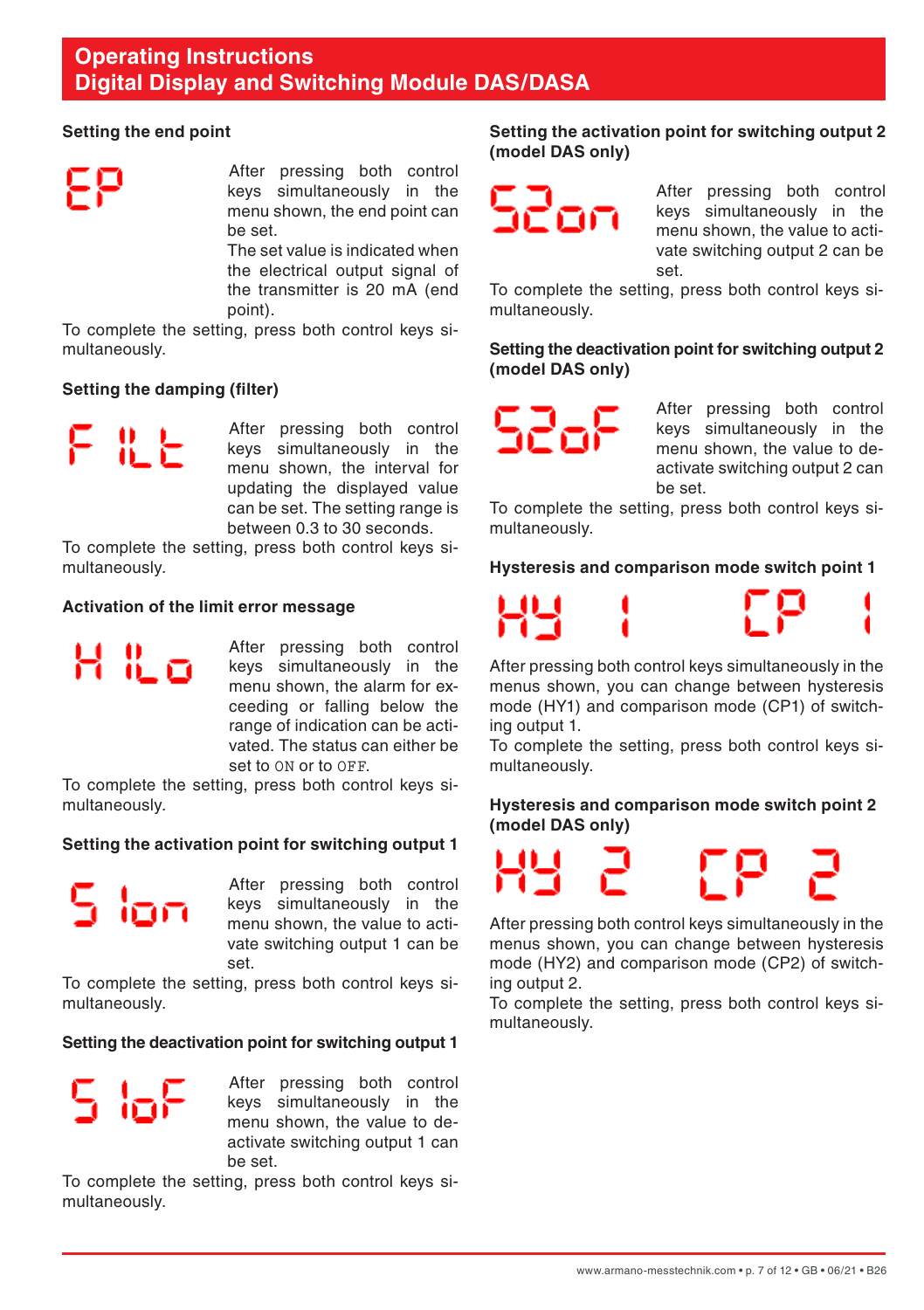#### **Setting the switch-on delay of switch point 1**

After pressing both control keys simultaneously in the menu shown, the switch-on delay after reaching activation point 1 can be set. The adjustable range is between 0 to 100 seconds.

To complete the setting, press both control keys simultaneously.

#### **Setting the switch-off delay of switch point 1**

d laF

After pressing both control keys simultaneously in the menu shown, the switch-off delay after reaching deactivation point 1 can be set. The adjustable range is between 0 to 100 seconds.

To complete the setting, press both control keys simultaneously.

#### **Setting the switch-on delay of switch point 2 (model DAS only)**



After pressing both control keys simultaneously in the menu shown, the switch-on delay after reaching activation point 2 can be set. The adjustable range is between 0 to 100 seconds.

To complete the setting, press both control keys simultaneously.

#### **Setting the switch-off delay of switch point 2 (model DAS only)**



After pressing both control keys simultaneously in the menu shown, the switch-off delay after reaching deactivation point 2 can be set. The adjustable range is between 0 to 100 seconds.

To complete the setting, press both control keys simultaneously.

#### **High pressure**

After pressing both control keys simultaneously in the menu shown, the maximum pressure applied during measurement is indicated in the display. If both control keys are pressed again within one second, the stored value will be deleted.



Please note that the value will not remain stored if the power supply (current loop) is interrupted.

#### **Low pressure**

After pressing both control keys simultaneously in the menu shown, the minimum pressure applied during measurement is indicated in the display. If both control keys are pressed again within one second, the stored value will be deleted.



Please note that the value will not remain stored if the power supply (current loop) is interrupted.

#### **Settings in the special menu**

#### Span adjustment

Correction of the indication in case of deviation of the full scale of the pressure transmitter

**Depending on the measuring range of the pressure transmitter, a pressure reference is required!**

During the service life of a transmitter, a shift of the full scale (FS), nominal value 20 000 mA, may occur. Resulting from this, the DAS/DASA might indicate a signal value deviating from the set upper range limit.

The DAS/DASA control software includes a function for adjusting this indication:

- $\rightarrow$  Select the menu PAof.
- $\rightarrow$  Press both control keys simultaneously.
- $\rightarrow$  Enter 0238 to select the special function.
- $\rightarrow$  Press both control keys simultaneously again.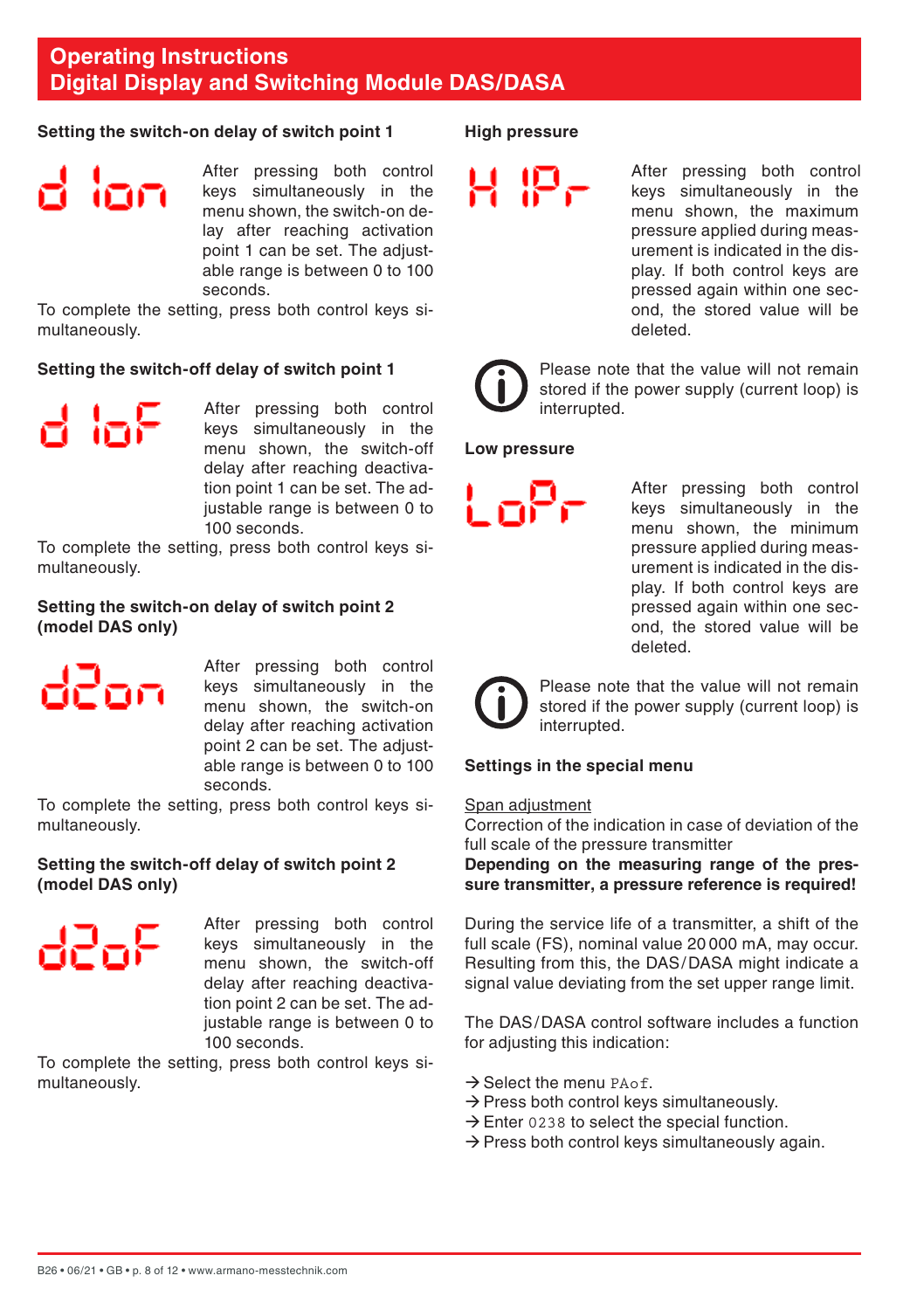The following pattern appears in the display:

E5 5

- $\rightarrow$  Pressurise the transmitter using a pressure reference. The pressure must correspond to the upper range value.
- $\rightarrow$  By pressing both control keys simultaneously, the signal being emitted from the transmitter will be stored as full scale signal.

The display will then show the set upper range value (end point), although the sensor signal in the full scale signal is shifted.



Please note that the output signal remains unaffected by this change!

#### Offset adjustment

Zero setting of the indication in case of offset deviation of the pressure transmitter

#### **Depending on the measuring range of the pressure transmitter, a pressure reference is required!**

During the service life of a transmitter, a shift of the offset, nominal value 4 000 mA, may occur. Resulting from this, the DAS/DASA might indicate a signal value deviating from the set lower range value.

The DAS/DASA control software includes a function for adjusting this indication:

- $\rightarrow$  Select the menu PAof.
- $\rightarrow$  Press both control keys simultaneously.
- $\rightarrow$  Enter 0247 to select the special function.
- $\rightarrow$  Press both control keys simultaneously again.

The following pattern appears in the display:



- $\rightarrow$  Pressurise the transmitter using a pressure reference. The pressure must correspond to the lower range value.
- $\rightarrow$  By pressing both control keys simultaneously, the signal being emitted from the transmitter will be stored as offset.

The display will then show the set lower range value (zero point), although the sensor signal in the offset is shifted.



Please note that the output signal remains unaffected by this change!

 When shifting the offset, the span value (full scale) will also be shifted.

#### Restoring the default setting (load defaults)

The DAS/DASA control software contains an option to restore the default settings.

This can be used to undo previous changes to offset and span adjustment.



When restoring the default settings, all changes of settings that were made, including the access code, will be deleted and must be reset if necessary.

- $\rightarrow$  Select the menu PAof to restore the default settings.
- $\rightarrow$  Press both control keys simultaneously.
- $\rightarrow$  Enter 0729 to select the special function.
- $\rightarrow$  Press both control keys simultaneously again.

The following pattern appears in the display:



 $\rightarrow$  By pressing both control keys simultaneously, the default settings then become effective.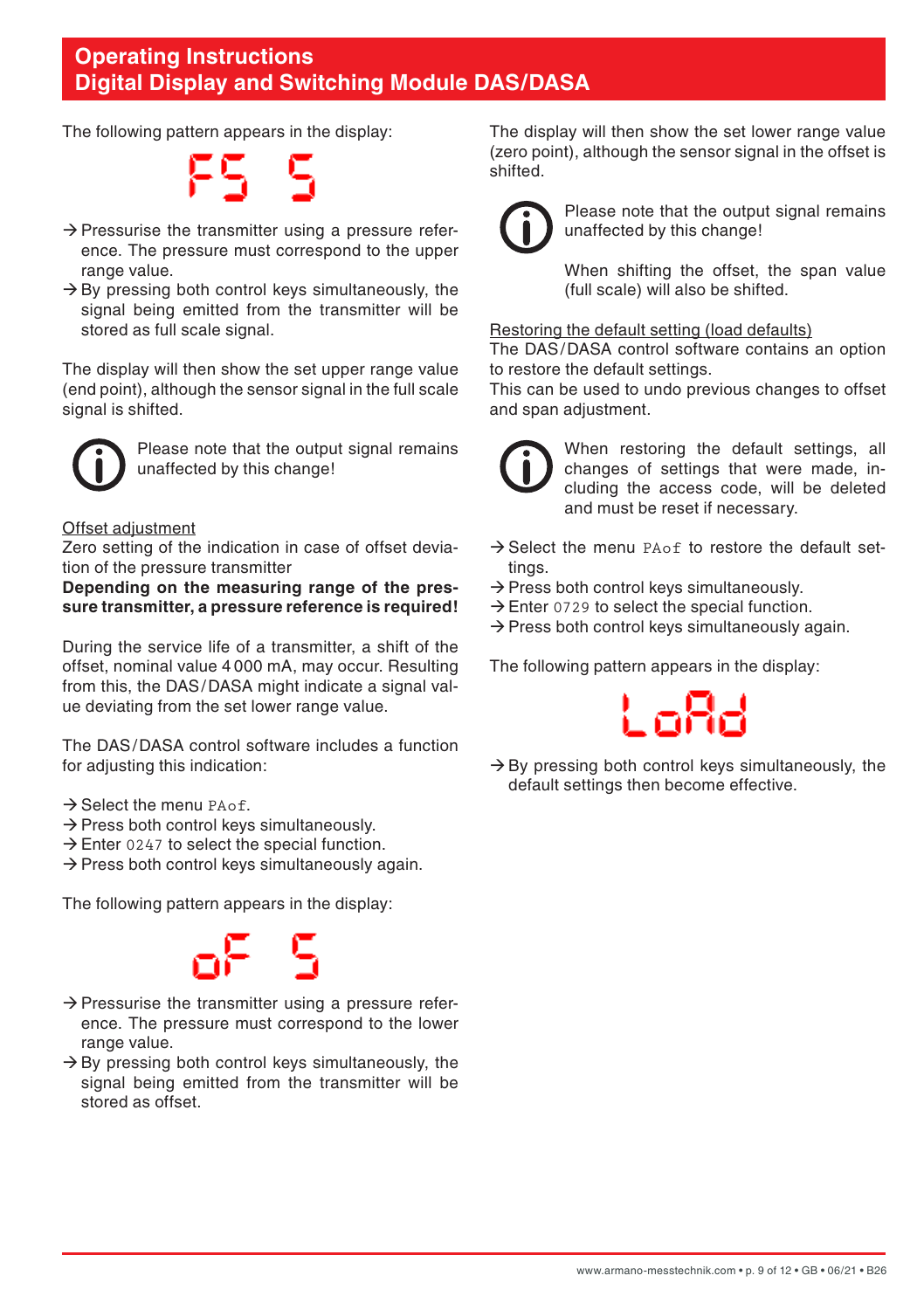<span id="page-9-0"></span>**7. Maintenance / Cleaning, Storage and Transport**



#### **CAUTION! Material damage and loss of warranty!**

 Any modifications or interventions in the device, made by the customer, might damage important parts or components. Such intervention leads to the loss of any warranty and manufacturer's responsibility!

 $\rightarrow$  Never modify the device or perform any repairs yourself.

#### **Maintenance:**

The instruments are maintenance-free.

To ensure measurement accuracy, we recommend checking the instruments regularly (once or twice a year). For this, the instrument must be separated from the process and checked by using a pressure test device.

The instrument cannot be repaired by the operator. In case of faults, which cannot be eliminated without interference in the device, please return the instrument to the manufacturer for repair, together with a precise description of the faults. Any arising repairs may only be executed by the manufacturer.

#### **Cleaning**:

- Clean the device with a dry or slightly dampened lint-free cloth.
- Before cleaning the interior of connector or cable box, they must be de-energised.
- Before switching the instrument on again, please make sure that all parts have properly dried.
- Do not use any sharp objects or aggressive agents for cleaning.

#### **Storage and transport:**

- Use the original packaging or comparable packaging for storage/transport.
- Avoid impacts or strong vibrations.
- Protect the device against damage caused by external influences.
- During storage, the specified temperature limits must not be exceeded.

#### **8. Dismounting and Disposal**



 **WARNING! Risk of injury!** Never remove the device from a system in operation.

 Make sure that the system is switched off professionally.

#### **Dismounting:**

For decommissioning, completely remove the instrument from its area of use. Proceed in reverse order of the mounting instructions  $(\Rightarrow$  chapter 5 "Installation"). The dismounting of the pressure transmitter with DAS must only be carried out with depressurised line!

#### **Disposal:**

#### **NO DOMESTIC WASTE!**

 The device comprises various materials. It shall not be disposed of together with domestic waste.

 $\rightarrow$  Bring the device to your local recycling plant

or

 $\rightarrow$  send the device back to your supplier or to the ARMANO Messtechnik GmbH.

#### **9. CE Conformity**

The CE marking of the instruments certifies the conformity with prevailing EU directives for placing products on the market within the European Community. The following directive applies:

2014/30/EU (EMC)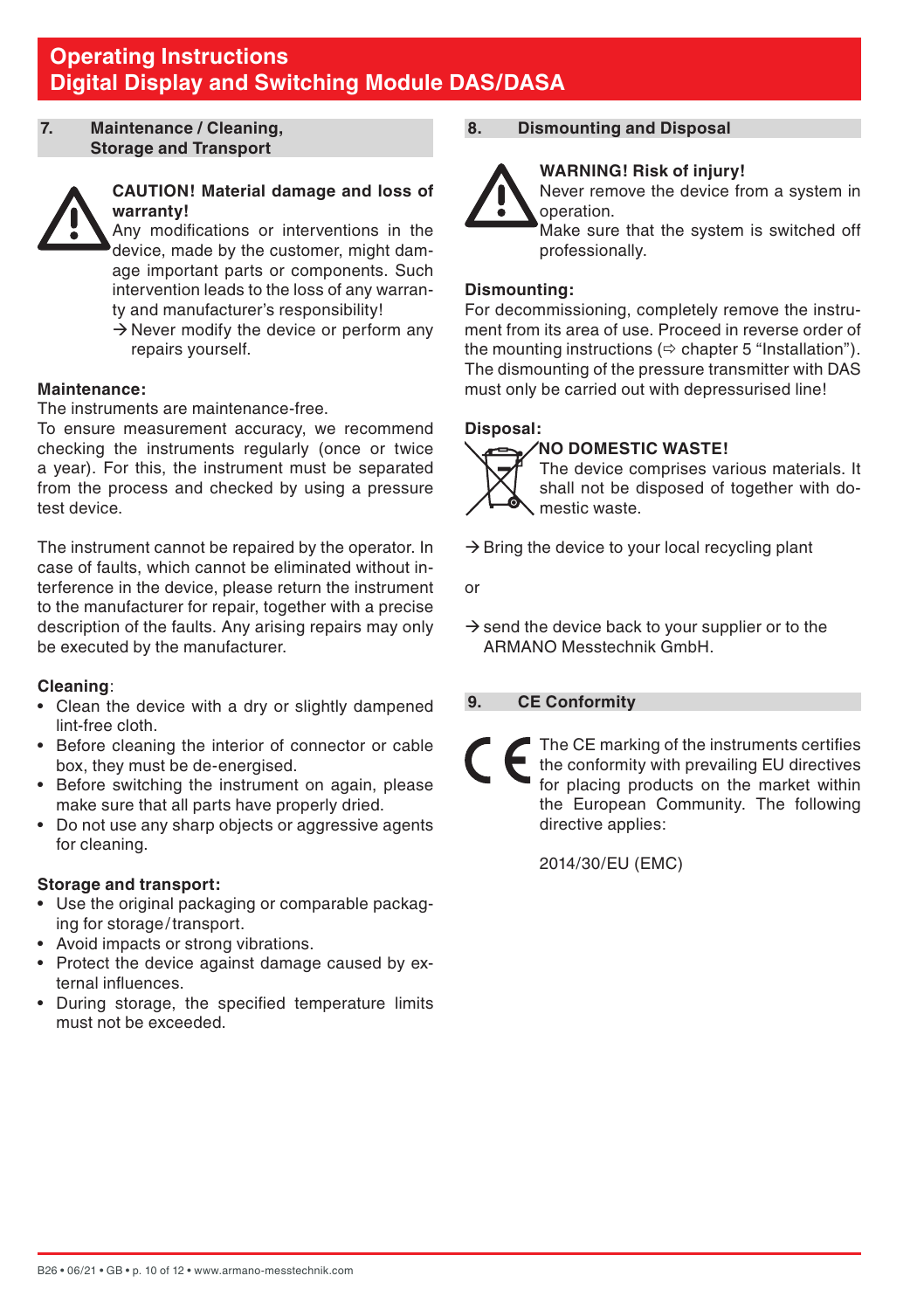#### <span id="page-10-0"></span>**10. Annex: Menu System**



Information concerning switch point 2 (S2) and comparison or hysteresis mode CP2/HY2 apply to model DAS only.